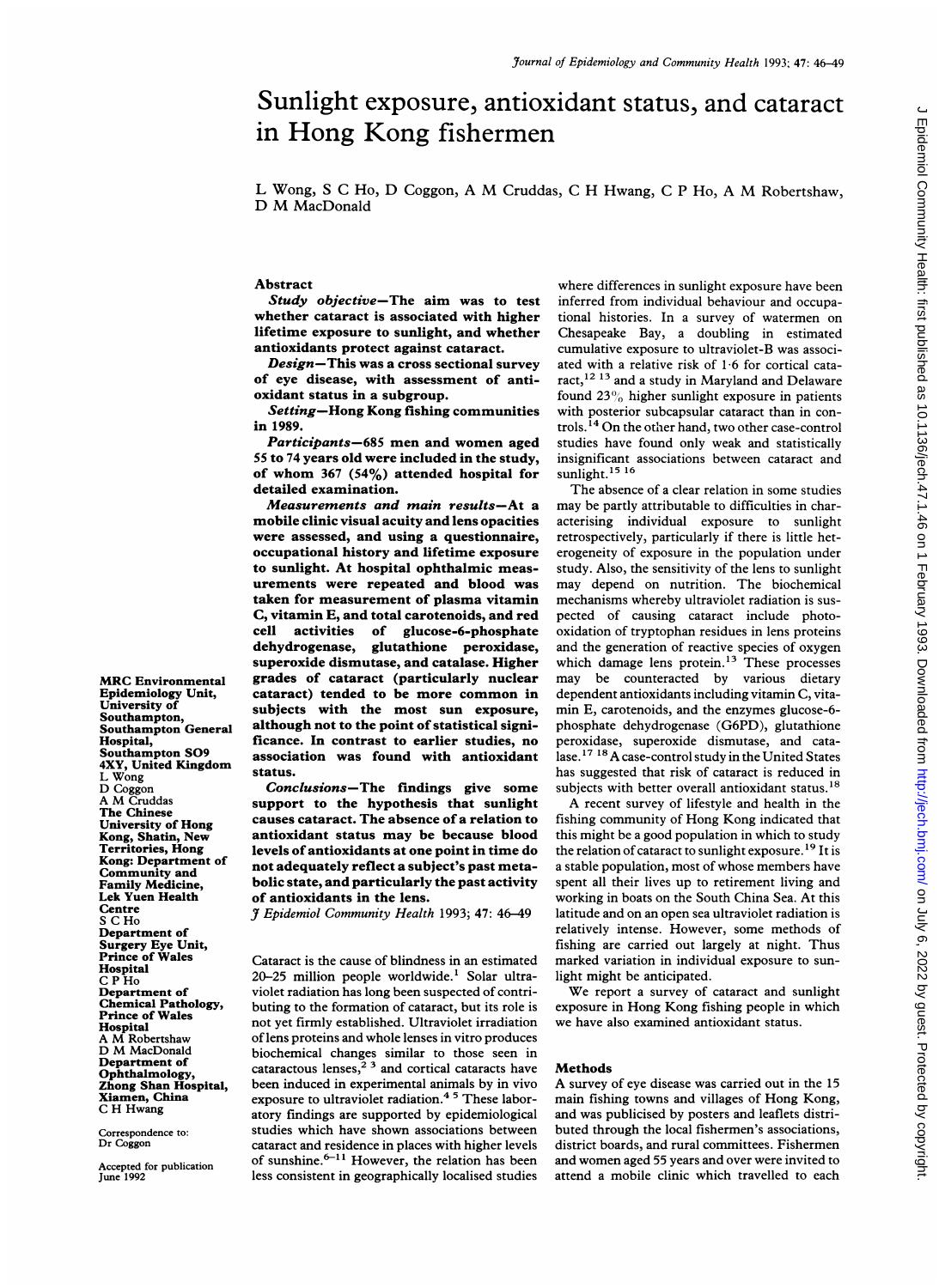centre, with the encouragement that they would be referred for treatment if disease was found.

At the clinic visual acuity was assessed with a Snellen illiterate E chart, and eyes were examined by an ophthalmologist (CHH) in a darkened room with a focused battery hand lamp and loupe, ophthalmoscope, and hand slit lamp. Pupils were not dilated lest this should reduce response rates. Cataract was deemed to be present on this preliminary assessment if the lens had been extracted, if nuclear opacities obscured more than half of the red reflex, or if more than half of the lens cortex or posterior subcapsular area was opacified; and if these changes could not be attributed to trauma.

As well as being examined, all subjects who attended the clinic were interviewed by a second observer (LW) who was unaware of the ophthalmic findings. A structured questionnaire was used to ascertain their lifetime occupational histories with an estimate of the number of hours per day for which they were exposed to sunlight in each job, and details of factors which might modify ocular exposure to ultraviolet radiation (use of hats, canopies, and spectacles).

Following this field survey, all subjects aged 55-74 were asked to attend the outpatient eye clinic of the Prince of Wales Hospital for more detailed examination. Transport was provided for those who needed it. At the hospital visual acuity was again assessed (with corrective lenses if worn)

Table I Classification of cataracts

| Nuclear cataract  |                                                                                                                                          |
|-------------------|------------------------------------------------------------------------------------------------------------------------------------------|
| Grade 0:          | Clear red reflex, no opalescence of the nuclear region                                                                                   |
| Grade 1:          | Opacification of the nuclear region obscuring less than $\frac{1}{4}$ of the red reflex in<br>total                                      |
| Grade 2:          | Opacification of the nuclear region obscuring at least $\frac{1}{4}$ but less than $\frac{1}{2}$ of the<br>red reflex                    |
| Grade 3:          | Opacification of the nuclear region obscuring at least $\frac{1}{2}$ of the red reflex, but<br>with part of the red reflex still visible |
| Grade 4:          | Opacification of the nuclear region obscuring all of the red reflex                                                                      |
| Cortical cataract |                                                                                                                                          |
| Grade 0:          | No cortical opacities                                                                                                                    |
| Grade 1:          | Cortical opacities occupying less than $\frac{1}{2}$ of the lens circumference in total                                                  |
| Grade 2:          | Cortical opacities occupying at least $\frac{1}{6}$ and less than $\frac{1}{4}$ of the lens<br>circumference in total                    |
| Grade 3:          | Cortical opacities occupying at least $\frac{1}{4}$ and less than $\frac{1}{2}$ of the lens<br>circumference in total                    |
| Grade 4:          | Cortical opacities occupying at least $\frac{1}{2}$ of the lens circumference in total                                                   |
|                   | Posterior subcapsular cataract                                                                                                           |
| Grade 0:          | No posterior subcapsular opacities                                                                                                       |
| Grade 1:          | Opacities occupying less than $\frac{1}{6}$ of the posterior subcapsular area in total                                                   |
| Grade 2:          | Opacities occupying at least $\frac{1}{6}$ and less than $\frac{1}{4}$ of the posterior subcapsular<br>area in total                     |
| Grade 3:          | Opacities occupying at least $\frac{1}{4}$ and less than $\frac{1}{2}$ of the posterior subcapsular<br>area in total                     |
| Grade 4:          | Opacities occupying at least $\frac{1}{2}$ of the posterior subcapsular area in total                                                    |

Lenses extracted because of cataracts were classified as grade 5 Lens changes due to trauma were ignored.

Table 2 Calculation of sun exposure score

A score was calculated for each fishing job as <sup>a</sup> product of four factors assigned as follows:-

|              | Daily sunlight exposure |       | 3 | Use of hat             |       |
|--------------|-------------------------|-------|---|------------------------|-------|
|              | $>8$ hours              | $1-0$ |   | All the time           | 0.5   |
|              | 5–8 hours               | 0.6   |   | Most of the time       | 0.6   |
|              | $1-4$ hours             | 0.3   |   | About half of the time | 0.75  |
|              | $<$ 1 hour              | 0.0   |   | <b>Sometimes</b>       | 0.9   |
|              |                         |       |   | Rarely or never        | 1·0   |
| $\mathbf{2}$ | Use of canopy           |       |   | Use of glasses         |       |
|              | All the time            | 0.5   |   | All the time           | 0.05  |
|              | Most of the time        | 0.6   |   | Most of the time       | 0.25  |
|              | About half of the time  | 0.75  |   | About half of the time | 0.5   |
|              | <b>Sometimes</b>        | 0.9   |   | Some of the time       | 0.8   |
|              | Rarely or never         | 1.0   |   | Rarely or never        | $1-0$ |
|              |                         |       |   |                        |       |

Scores were similarly calculated for any land based jobs and periods of retirement, but were reduced by a factor of 0 7 to allow for the higher horizon and lower levels of reflected ultraviolet radiation on land.

The sun exposure score was calculated as a time weighted average of the scores for all jobs and periods of retirement after the age of 10 years.

using <sup>a</sup> Snellen E chart, and lenses were examined with a slit lamp after dilatation of the pupils with  $1\%$  tropicamide and  $2.5\%$  phenylephrine. The examinations were carried out by two ophthalmologists who graded cataracts according to the scheme shown in table I. The ophthalmologists were unaware of subjects' occupational histories.

While at the hospital, subjects were also asked to provide 10 ml of blood for analysis of antioxidants. Samples were placed in lithium heparin tubes and stored in the dark on ice for up to two hours before centrifugation for 10 min at 1700 g. Aliquots of plasma were stored at  $-70^{\circ}$ C for analysis of vitamin  $C<sub>1</sub><sup>20</sup>$  vitamin  $E<sub>1</sub><sup>21</sup>$  and total carotenoids.<sup>22</sup> The packed blood cells were washed twice with ice cold sodium chloride (153 mM) and lysed with saponin. Activities of G6PD,<sup>23 24</sup> glutathione per $oxidase<sub>25</sub>$  and superoxide dismutase<sup>26</sup> were measured in duplicate based on published methods which were adapted to an automated centrifugal analyser. Catalase activity<sup>27</sup> was measured in a temperature controlled spectrophotometer with microprocessor calculated reaction rates. G6PD activity was measured within <sup>1</sup> h of haemolysate preparation and other enzyme activities were measured within 6h. Aliquots of plasma and haemolysate from one healthy individual were stored at  $-70^{\circ}$ C and used as quality control material throughout the study. However these controls were unsuitable for catalase and G6PD, which were unstable even at  $-70^{\circ}$ C. Throughout the study, the analysts were unaware of subjects' ophthalmic findings. A few samples were insufficient for all of the assays. Also, in some samples glutathione peroxidase could not be measured on the same day due to technical difficulties, and as this enzyme is unstable in haemolysates, a repeat analysis could not be performed. The interassay analytical coefficients of variation of the methods over the six month study period were  $11·3%$  (vitamin C),  $7·8%$  (vitamin E),  $2.2\%$  (total carotenoids),  $6.5\%$  (glutathione peroxidase), and  $11.5\%$  (superoxide dismutase).

Associations of cataract with sunlight exposure and antioxidant status were studied by logistic regression, the analysis being restricted to those subjects who attended hospital. For each type of cataract and for all cataracts combined, subjects were classified according to the highest grade in either eye. Sun exposure was estimated by a score calculated according to the algorithm given in table II. Individual scores were ranked and risks were estimated for the top quintile and middle three quintiles of the distribution relative to the bottom quintile. A similar approach was used to partition vitamin levels and enzyme activities. In addition, summary indices of antioxidant status were derived according to an algorithm devised by Jacques et  $al.^{18}$  The "enzyme index" was considered high if a subject was in the highest quintile for either glutathione peroxidase or superoxide dismutase and not in the lowest quintile for the other enzyme. It was classified as low if the subject was in the lowest quintile for either one of these enzymes and not in the highest quintile for the other. Otherwise it was deemed to be medium. The "vitamin index" was scored high if a subject was in the highest quintile for at least two of the vitamins studied and not in the lowest quintile for the third.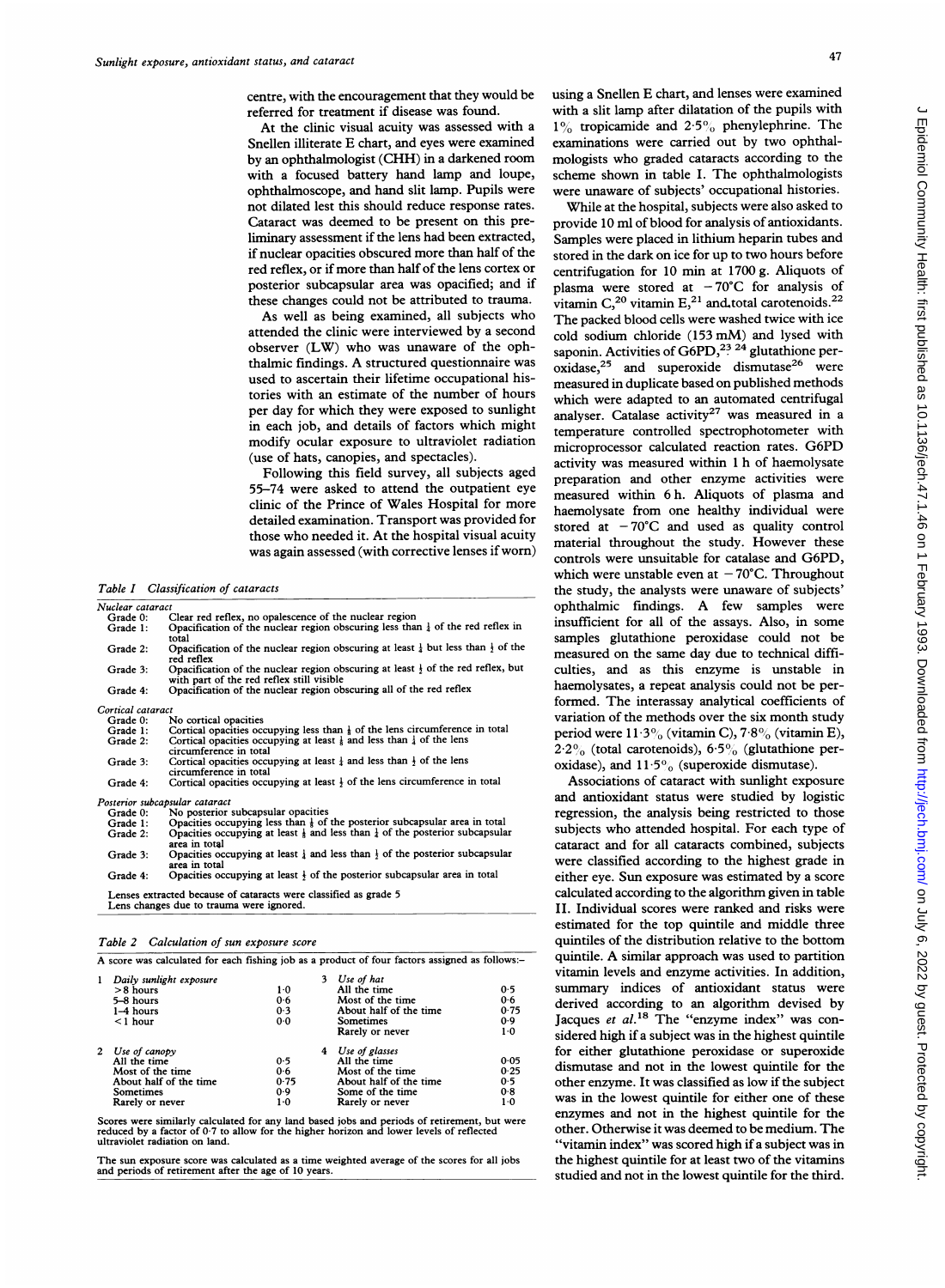It was low if the subject was in the lowest quintile for at least one vitamin and not in the highest quintile for either of the other two. Otherwise it was medium. The "combined index" was high if either of the enzyme and vitamin indices was high and neither was low. It was low if either was low and neither was high. Otherwise it was medium.

| Table III Distribution                            | Cataract grade        |      |     |         |    |
|---------------------------------------------------|-----------------------|------|-----|---------|----|
| of responders by cataract<br>grade. Subjects were | Type of cataract      | 0. I | Н   | III, IV | v  |
| classified according to the                       | All cataract          | 164  | 163 | 28      | 12 |
| maximum grade of each                             | Nuclear               | 252  | 101 | 14      |    |
| type of cataract in either                        | Cortical              | 250  | 97  | 20      |    |
| eye.                                              | Posterior subcapsular | 361  |     |         |    |

Table IV Prevalence  $(\%)$  of cataract by age. Subjects were classified according to the maximum grade of cataract in either eye

|             | No of<br>subiects | All cataracts |                            | Nuclear cataract                      | Cortical cataract |  |
|-------------|-------------------|---------------|----------------------------|---------------------------------------|-------------------|--|
| Age (years) |                   |               | Grade II Grades III, IV, V | Grades II, III, IV Grades II, III, IV |                   |  |
| 55-59       | 94                | 31.9          | 5.3                        | $20-2$                                | $21-2$            |  |
| 60-64       | 95                | 34.7          | 3.2                        | 18.9                                  | 20.0              |  |
| 65-69       | 114               | 51.8          | $16-7$                     | 36.9                                  | 38.6              |  |
| $70 - 74$   | 64                | 64.1          | $20-3$                     | 56.2                                  | $53-1$            |  |
| All ages    | 367               | 4444          | $10-9$                     | 31.3                                  | 31.8              |  |

Table V Risk of cataract according to sunlight exposure and antioxidant status. subjects were classified according to maximum grade of cataract of any type in either eye. All odds ratios are relative to grades 0 and I. Each risk factor was examined independently with allowance for age (in five year strata) and sex.

|                                          |                             | Cataract grade      |                                                                                        |                           |                                    |  |
|------------------------------------------|-----------------------------|---------------------|----------------------------------------------------------------------------------------|---------------------------|------------------------------------|--|
| Risk<br>Factor                           |                             | 0, I<br>$n^{\star}$ | $_{II}$<br>$n^{\star}$<br>OR $(95\% \ CI)$                                             | III, IV, V<br>$n^{\star}$ | OR $(95\% \ CI)$                   |  |
| Sun exposure score                       |                             |                     |                                                                                        |                           |                                    |  |
| Low                                      | (< 0.150)                   | 33                  | 28 1                                                                                   | 6                         | 1                                  |  |
| Medium                                   | $(0.150 - 0.418)$           | 90                  | 95 $1.4(0.7-2.6)$                                                                      | 20                        | $1.7(0.5-5.3)$                     |  |
| High                                     | ( > 0.418)                  | 32                  | $27 \quad 1 \cdot 2 \quad (0 \cdot 6 - 2 \cdot 8)$                                     | 8                         | $2.1(0.6 - 7.9)$                   |  |
| $G6PD$ (U/g Hb)                          |                             |                     |                                                                                        |                           |                                    |  |
| Low                                      | (< 3.29)                    | 26                  | 34 1                                                                                   | 5                         | 1                                  |  |
| Medium                                   | $(3.29 - 4.10)$             | 89                  | 84 $0.8(0.4-1.6)$                                                                      | 18                        | $1.0(0.3 - 3.6)$                   |  |
| High                                     | ( > 4.10)                   | 25                  | $23 \t0.9(04-21)$                                                                      | 13                        | $2.2(0.6-8.9)$                     |  |
| Glutathione peroxidase $(U/g Hb)$<br>Low |                             | 17                  | 25 1                                                                                   | 4                         |                                    |  |
| Medium                                   | (< 36.6)<br>$36.6 - 54.1$   | 52                  | 64 $0.7(0.3-1.7)$                                                                      | 21                        | 1<br>$2.0(0.5 - 9.2)$              |  |
| High                                     | ( > 54.1)                   | 21                  | $19 \t0.6 (0.2 - 1.6)$                                                                 | 6                         | $1.5(0.3 - 8.4)$                   |  |
| Superoxide dismutase $(U/g Hb)$          |                             |                     |                                                                                        |                           |                                    |  |
| Low                                      | ( <b>2334</b> )             | 34                  | 21 1                                                                                   | 8                         | 1                                  |  |
| Medium                                   | $(2334 - 2900)$             | 81                  | 92 $2.2(1.1-4.5)$                                                                      | 18                        | $1.0(0.3-2.8)$                     |  |
| High                                     | (>2900)                     | 25                  | $28$ $2$ $2$ $(0.9 - 5.2)$                                                             | 10                        | $1.5(0.4 - 5.5)$                   |  |
| Catalase $(U/g Hb)$                      |                             |                     |                                                                                        |                           |                                    |  |
| Low                                      | (< 153)                     | 31                  | 28 1                                                                                   | 5                         | 1                                  |  |
| Medium                                   | $(153 - 195)$               | 78                  | 88 $1.4(0.7-2.8)$                                                                      | 24                        | $2 \cdot 1$ (0.6–7.1)              |  |
| High                                     | (>195)                      | 30                  | $25 \cdot 1.0 \cdot (0.5 - 2.4)$                                                       | 7                         | $1.1(0.3-4.9)$                     |  |
| Vitamin C (µmol/litre)                   |                             |                     |                                                                                        |                           |                                    |  |
| Low                                      | (< 40.9)                    | 21                  | 34 1                                                                                   | 9                         | 1                                  |  |
| Medium                                   | $(40.9 - 80.1)$             | 87                  | 83 0.9 $(0.4-1.7)$                                                                     | 20                        | $0.7(0.2 - 2.2)$                   |  |
| High                                     | (>80.1)                     | 32                  | $24$ 0.7 (0.3-1.6)                                                                     | 7                         | $0.8(0.2 - 3.2)$                   |  |
| Vitamin E (µmol/litre)                   |                             |                     |                                                                                        |                           |                                    |  |
| Low                                      | (< 25.4)                    | 33                  | 241                                                                                    | 8                         | 1                                  |  |
| Medium<br>High                           | $(25.4 - 36.4)$<br>(>36.4)  | 76<br>30            | $90 \quad 1.7 \quad (0.9 - 3.4)$<br>$27 \quad 1 \quad 2 \quad (0 \quad 5 - 2 \quad 7)$ | 22<br>5                   | $1.0(0.3 - 3.2)$<br>$0.4(0.1-1.8)$ |  |
|                                          |                             |                     |                                                                                        |                           |                                    |  |
| Carotenoids (umol/litre)                 |                             |                     | 291                                                                                    |                           |                                    |  |
| Low<br>Medium                            | (< 0.72)<br>$(0.72 - 1.47)$ | 24<br>84            | 83 $0.8(0.4-1.5)$                                                                      | 8<br>18                   | 1<br>$0.6(0.2 - 1.7)$              |  |
| High                                     | (>1.47)                     | 28                  | $26 \cdot 1 \cdot 0 \cdot (0 \cdot 4 - 2 \cdot 3)$                                     | 6                         | $0.8(0.2 - 3.5)$                   |  |
| Enzyme index                             |                             |                     |                                                                                        |                           |                                    |  |
| Low                                      |                             | 28                  | 26 1                                                                                   | 9                         | 1                                  |  |
| Medium                                   |                             | 43                  | 58 $1.5(0.7-3.1)$                                                                      | 13                        | $0.7(0.2-2.2)$                     |  |
| High                                     |                             | 19                  | $24 \cdot 1 \cdot 4 \cdot (0.6 - 3.6)$                                                 | 9                         | $1.5(0.4-5.6)$                     |  |
| Vitamin index                            |                             |                     |                                                                                        |                           |                                    |  |
| Low                                      |                             | 40                  | 47<br>1                                                                                | 14                        | 1                                  |  |
| Medium                                   |                             | 77<br>18            | 76 $1.0(0.5-1.7)$<br>$15 \quad 1 \cdot 0 \quad (0 \cdot 4 - 2 \cdot 5)$                | 12<br>5                   | $0.4(0.1-1.2)$<br>$1.0(0.2-4.2)$   |  |
| High                                     |                             |                     |                                                                                        |                           |                                    |  |
| Combined index                           |                             |                     |                                                                                        |                           |                                    |  |
| Low<br>Medium                            |                             | 27<br>37            | 44 1<br>37 $0.5(0.2-1.1)$                                                              | 11<br>9                   | 1<br>$0.3(0.1-1.2)$                |  |
| High                                     |                             | 21                  | $24 \t0.8(0.3-2.0)$                                                                    | 6                         | $1.0(0.2-4.2)$                     |  |
|                                          |                             |                     |                                                                                        |                           |                                    |  |

\*Sun exposure scores could not be calculated for 28 subjects because their occupational were incomplete. Antioxidant levels were missing for some subjects because they declined to give blood or because of technical problems in the laboratory (see text).  $G6PD =$  glucose-6-phosphate dehydrogenase.

# Results

The field survey included 685 subjects aged 55-74 years, of whom 367 attended hospital for detailed examination. The attendance rate was similar in men and women, in subjects with high and low sun exposures scores, and in subjects with and without a diagnosis of cataract at the preliminary examination, but it was rather lower in subjects aged 70-74 years  $(43\%)$  than at younger ages (56%). Of the hospital attenders, 158 were men and 209 were women.

Table III shows the distribution of attenders by cataract grade. Altogether, 40 subjects  $(11\%)$  had cataracts of grade III or higher, including  $12 (3\%)$ who had lens extractions. Almost all of the cataracts observed were cortical or nuclear in type. The prevalence of cataracts was similar in men and women, but increased steeply with age (table IV). Visual acuity was  $6/30$  or less in  $77\%$  of eyes with grade III or IV changes.

Table V shows the overall association of cataract with sun exposure, enzyme levels and vitamin levels when each risk factor was examined independently with allowance for age and sex. The higher grades of cataract tended to be more common in subjects with the highest sun exposure scores, but none of the associations with sun exposure was statistically significant at the  $5\%$ level. No clear patterns emerged in relation to antioxidant status. In particular, there was no trend to reduced cataract risk in subjects with the highest enzyme, vitamin, or combined indices. We looked to see whether associations with sun exposure and antioxidant status might be obscured by interconfounding (ie, higher antioxidant levels occurring in subjects with higher sunlight exposure), but found no evidence of such an effect.

When risks were estimated separately for nuclear and cortical cataract, no clear patterns emerged, although the trend to higher risk with increasing sun exposure was if anything stronger for nuclear than for cortical cataract.

#### Discussion

This study provides limited support for the hypothesis that sunlight is a cause of cataract, but gives no encouragement to the theory that antioxidant status is an important determinant of risk. Our failure to detect associations is unlikely to be related to the selection of subjects for study, but may have been influenced by errors in the grading of cataracts and classification of sun exposure.

We adopted <sup>a</sup> staged approach to data collection in the hope that during the field survey we would gain the confidence and goodwill of subjects, and thereby promote <sup>a</sup> better response to our request for hospital attendance. Although only 54% of eligible subjects attended hospital, there was no evidence that the response was biased in relation to cataract prevalence or sunlight exposure. We restricted our main analysis to those who attended hospital because cataract diagnosis in the field survey showed incomplete agreement with the hospital grading, and we felt that the examinations carried out with pupil dilatation and <sup>a</sup> better slit lamp would be more reliable. Unfortunately, there is no ideal method of assessing cataracts for epidemiological studies. Various grading systems have been explored including some based on